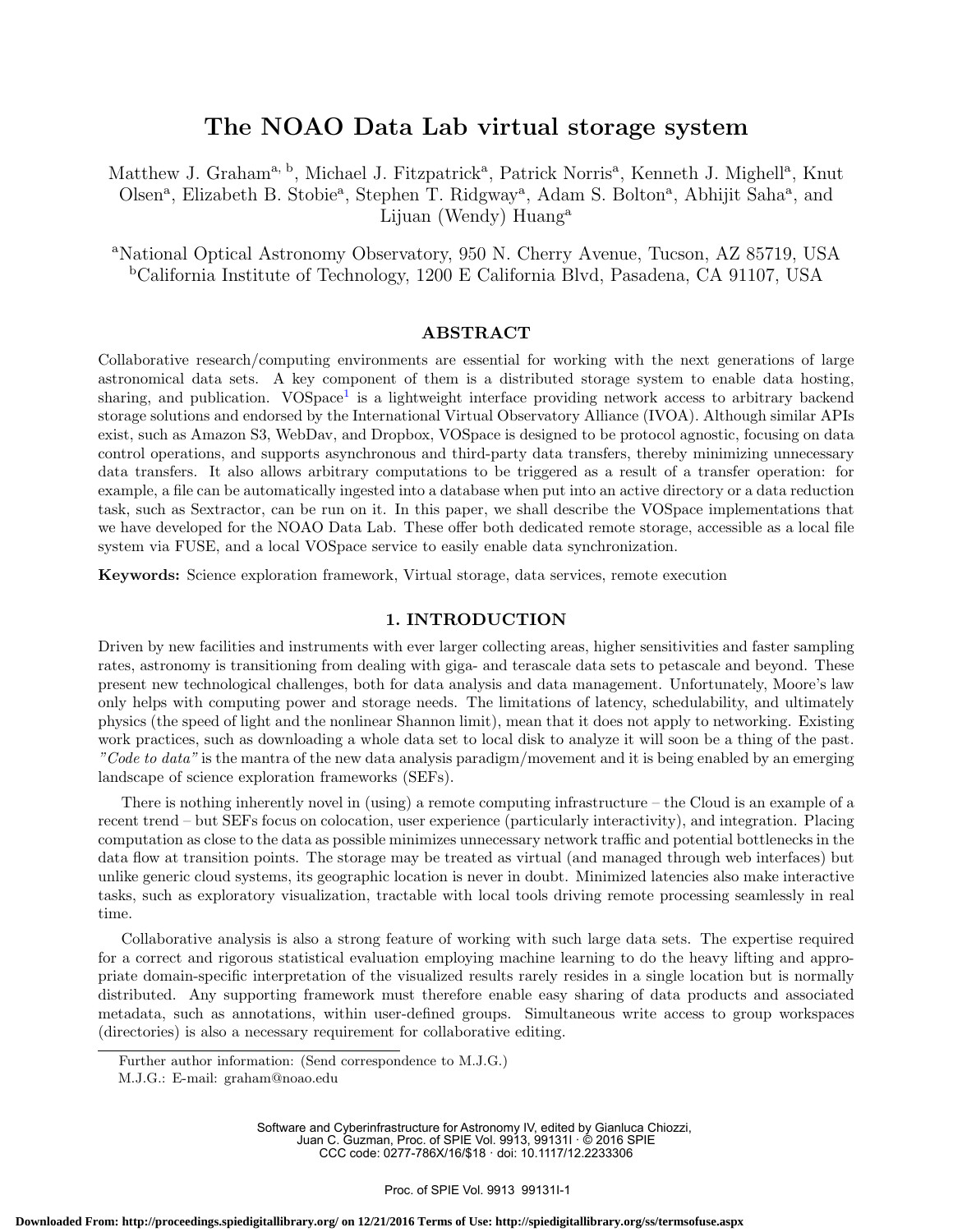From these considerations, it can be seen that not only is the data storage system at the heart of any such infrastructure but that it also needs to do more than just store bytes. In this paper, we describe the virtual storage system implemented within the NOAO Data Lab,<sup>2</sup> a science exploration framework built around the US community ground-based nighttime astronomy data archives. It is based on the International Virtual Observatory Alliance<sup>∗</sup> (IVOA) VOSpace standard.<sup>1</sup>

#### 2. THE NOAO DATALAB

NOAO is currently supporting two wide-field instruments in its portfolio: the Dark Energy Camera (DECam) is deployed on the Blanco 4m at CTIO, Chile and surveying most of the southern sky through a combination of the Dark Energy Survey (DES) and community-led observations. The Dark Energy Spectroscopic Instrument (DESI) will be deployed on the Mayall 3.6m at Kitt Peak, Arizona in 2018 and obtain spectra for tens of millions of galaxies and quasars, primarily in the northern sky. The image set for DECam already totals 375 TB of 32-bit floating point data and together with the DESI imaging targeting surveys (DECaLS, DECaLS+, and MzLS) will easily approach 1 PB of imaging data within the next couple of years. These are coupled with very large catalogs produced from the surveys - the DES catalog alone is expected to total 45 TB.

The NOAO Data Lab is designed to enable efficient exploration and analysis of these data sets (it will be released to the public in mid-2017). In particular, it aims to support four approaches to science with such large amounts of data:

- Catalog Science, for which discoveries are made purely from catalogs;
- Data Exploration, for which access to catalogs and pixels is needed to provide the freedom to explore data sets;
- Collaborative Research, for which the work required to make a discovery depends on the coordinated efforts of a team of people;
- User-defined Custom Workflows, which will involve potentially complex analyses of catalog objects and/or pixels, requiring interfaces to user scripts and software.

Architecturally, the Data Lab follows a modular design (see Fig. 1) with a set of data access services acting as the primary interface to external requests (either from clients or software). These implement the appropriate IVOA standard - Simple Image Access<sup>3</sup> (SIA) for pixel access, Simple Cone Search<sup>4</sup> (SCS)/Table Access Protocol<sup>5</sup>  $(TAP)$  for catalog access, etc. - and so can work with existing community VO tools, such as  $TOPCAT^{\dagger}$  and Aladin‡ , out of the box. These interfaces can be unfamiliar, however, to end user astronomers (they emphasize machine interoperability rather than user friendliness) and so the Data Lab also provides a set of more intuitive service APIs that act as middleware to both the data access services and directly to backend infrastructure. These include a query manager service, a storage manager service (see below), a job manager service, and an authentication service.

Each registered user of the Data Lab, who can be individuals or groups, will get a storage allocation (nominally 1 TB), a database allocation, and a computational resource allocation. Such an allocation pack of Data Lab resources may also be associated with an award of observing time on one of the NOAO facilities. The Data Lab will also provide a command line client and client side libraries to interact with these allocations via the service APIs.

<sup>∗</sup>http://www.ivoa.net

<sup>†</sup>http://www.star.bris.ac.uk/ mbt/topcat/

<sup>‡</sup>http://aladin.u-strasbg.fr/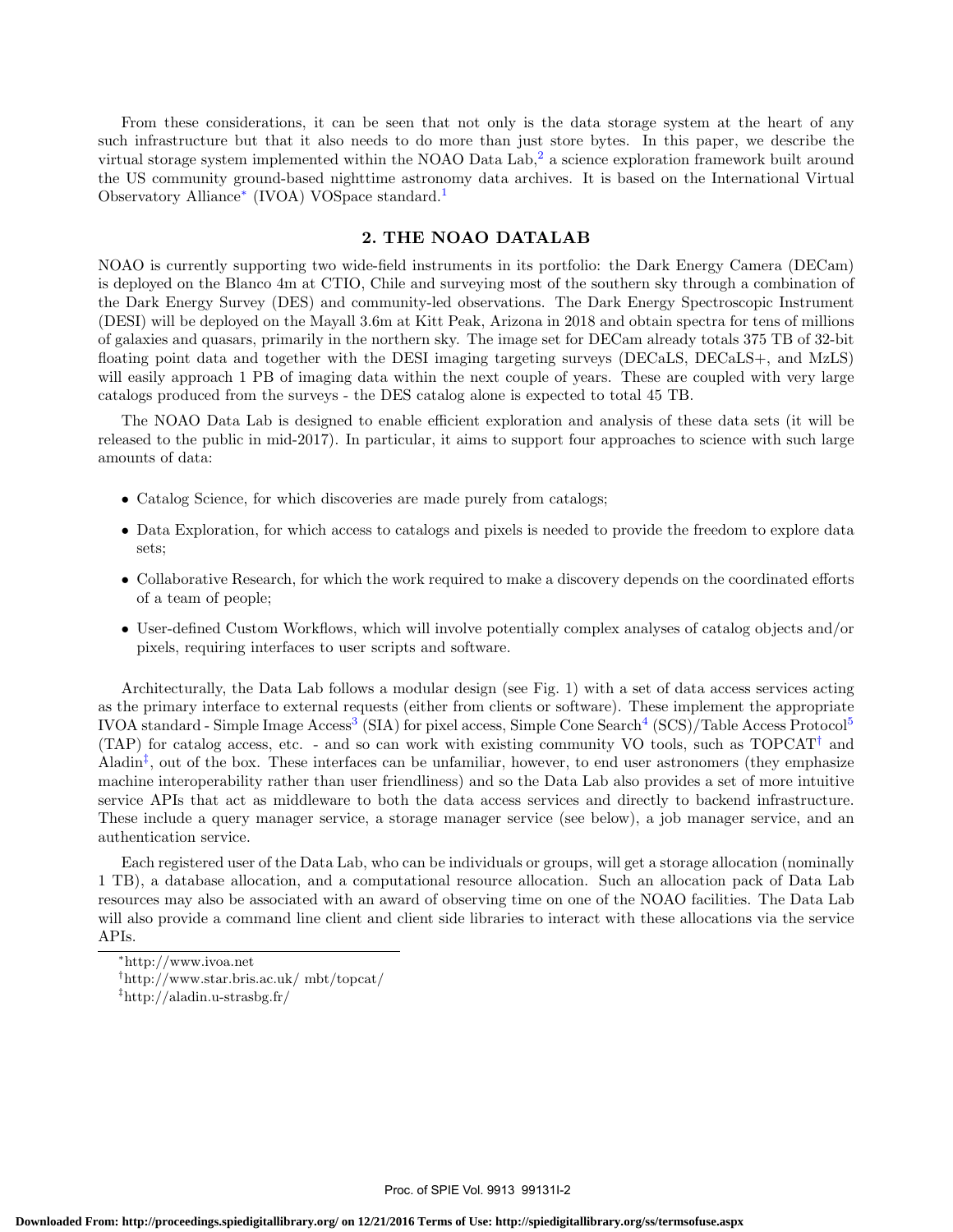

Figure 1. The modular and layered architecture of the NOAO Data Lab.

## 3. VIRTUAL COLLABORATIVE STORAGE

The science use cases for the Data Lab define two main motivations for providing a large virtual storage capability: (i) analysis services need to save intermediate results or stage data for download at a later time; and (ii) to support sharing of any resultant data with other users in a collaboration. To address these, the Data Lab will provide a large storage area as a basic feature of the system. As mentioned above, registered users will receive a storage allocation and this can take one of three forms, depending on the nature of the user as well as the number of users being supported and the resources available:

- Personal space a quota allocated to individual users for anything they like
- Transient space a working partition with a limited lifespan for staging result data
- Collaborative space a long-term redundant storage for survey groups/supported projects

It should be noted that the transient space potentially overlaps in scope with the user's database allocation which may be used to stage intermediate query results. Although a common interface to manage such temporary spaces could be defined (and possible extended to include in-memory staged data as well), it seems more expedient to make the distinction based on the nature of the backend store - file system vs. database - rather than temporary vs. permanent space. Collaborative spaces are also not just available for groups with ongoing survey programs on NOAO facilities but also for supported archival projects. One could therefore envisage a new category in the regular NOAO Call For Proposals identifying projects for which no new photons will be collected but rather just existing measured ones reused.

## 4. VOSPACE

VOSpace<sup>1</sup> is the IVOA interface to distributed storage. It is designed to be a lightweight protocol, abstracting any details of the backend storage implementation and focusing on data control operations. It is transport protocol agnostic, delegating such details to client-server negotiation, although it does support HTTP for certain expedient operations. It uses the IVOA Universal Worker Service  $(UWS)^6$  pattern to manage asynchronous operations. There are a number of similar APIs for managing networked file stores, such as Amazon S3, Dropbox, and WebDav, that could have been used instead. However, VOSpace was chosen as the Data Lab storage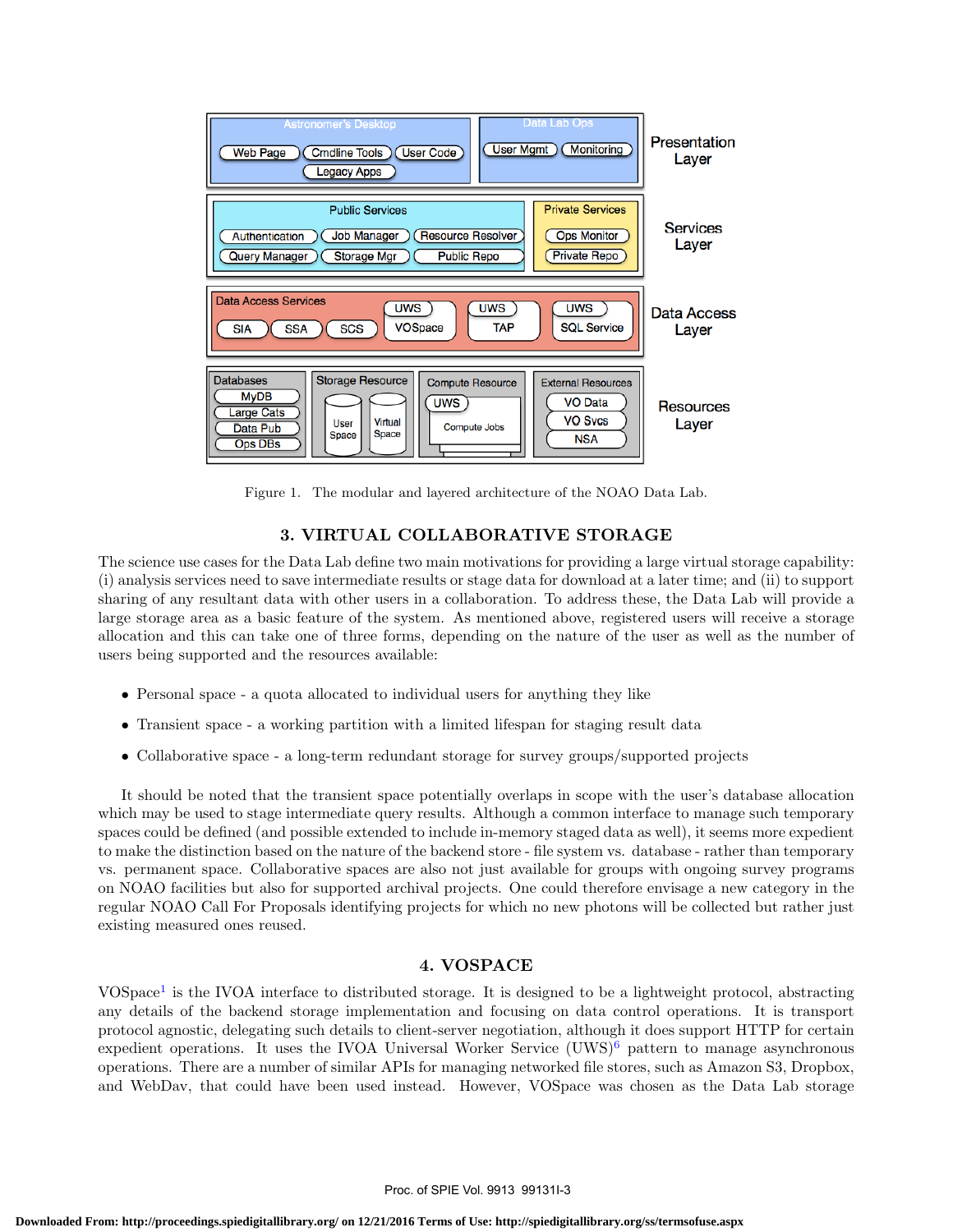API because it was designed to specifically address astronomy use cases, supporting third-party data transfers, arbitrary metadata tagging, on-the-fly format conversions, and triggered computations.

In VOSpace, users interact with logical representations of the (stored) data objects called nodes which carry all the associated metadata. There are several types, corresponding to directories, links, files of a known format (e.g., FITS), and blobs. The physical bytes reside in whatever backend storage implementation is being used by a particular VOSpace instance and are only handled when a data transfer is actually performed. Table 1 gives a summary of the various operations that the RESTful API supports. The negotiated operations involve the /transfers endpoint. The client provides a list of protocols (in preferential order) that they are willing to use for a data transfer; the server then responds with the subset that it is willing to support and the operational details for each. The client then tries the first and works down the list if it fails. The actual process of the transfer is managed as an asynchronous operation using the UWS endpoints to check for status, get results, etc.

| Method            | Description                          | VOSpace action  | Storage manager method |
|-------------------|--------------------------------------|-----------------|------------------------|
| Service metadata  |                                      |                 |                        |
| getProtocols      | Get supported protocols              | GET /protocols  |                        |
| getViews          | Get available views                  | GET /views      |                        |
| getProperties     | Get system properties                | GET /properties |                        |
| Node manipulation |                                      |                 |                        |
| createNode        | Create a node                        | PUT /nodes      |                        |
| moveNode          | Move/rename a node                   | POST /transfers | mv                     |
| copyNode          | Copy a node                          | POST /transfers | cp                     |
| deleteNode        | Delete a node                        | DELETE /nodes   | rm/mDir                |
| Transferring data |                                      |                 |                        |
| pushToVoSpace     | Client-initiated import              | POST /transfers | put, cp                |
| pullToVoSpace     | Server-initiated import              | POST /transfers | cp                     |
| pullFromVoSpace   | Client-initiated export              | POST /transfers | get, cp                |
| pushFromVoSpace   | Server-initiated export              | POST /transfers | cp                     |
| Service metadata  |                                      |                 |                        |
| getNode           | Get a node representation            | GET /nodes      | $\lg$                  |
| setNode           | Set a node representation            | PUT /nodes      |                        |
| findNodes         | Find a node matching search criteria | PUT /searches   |                        |

Table 1. The VOSpace API and how it maps to the storage manager service API.

Third-party transfers between two VOSpace instances are orchestrated by the user using either a clientinitiated import and server-initiated export or a client-initiated export and server-initiated input; for example, a user negotiates a pushToVoSpace with service B and uses the results as input to a pushFromVoSpace with service A. It is thus only the data control that goes through the client with the actual bytes transferred directly from one service to the other.

VOSpace provides a standard set of metadata for each node in the form of properties. These map to standard POSIX file system metadata, such as owner, size, creation date, and access permissions. Almost all serviceprovided properties are immutable - the obvious exception are access permissions. Users can, however, define and attach an arbitrary set of properties to any node. These are limited to keyword-value type relationships and multiple value properties need to be managed by the user, e.g., separating different values with a comma. The VOSpace API does support a *findNodes* operation so that nodes with particular property values can be sought (this is again an asynchronous operation managed with the UWS pattern) but multiple-valued parameters need to be handled explicitly by the user.

Format conversions are a common operation with both tabular, e.g., binary FITS to CSV, and image data, e.g., FITS to JPEG. In VOSpace, such a conversion is considered to be an alternate view of the data, akin to database views. By default, stored data is tagged as having the default view which means that it is treated as a blob and no alternate views (format conversion) are supported. However, if the format was explicitly stated when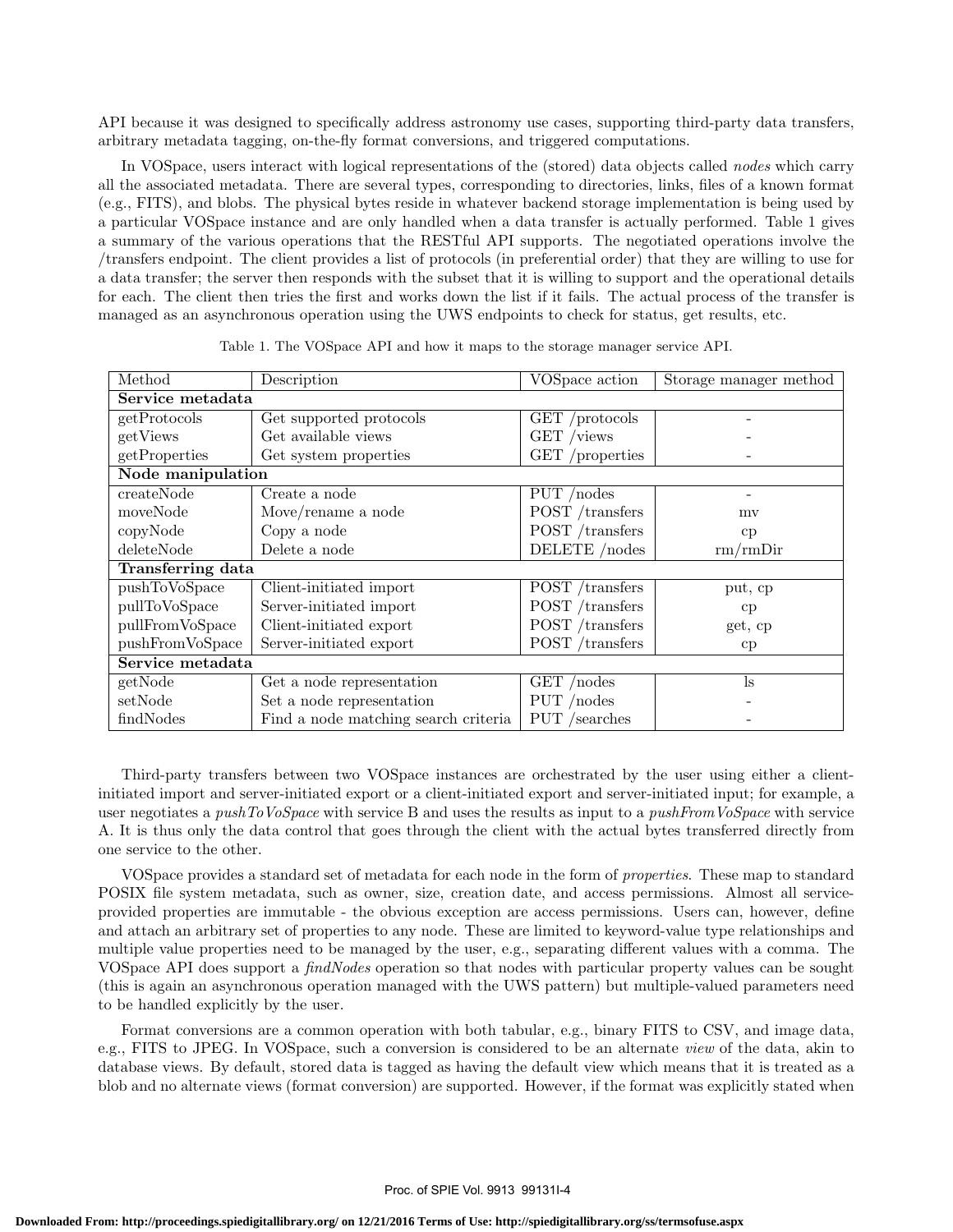it was stored, either through the view of the transfer task or the type of node used to represent the data, then a data transfer will allow alternate views to be specified as an additional argument. It should be noted that even when data is tagged with just the default view, the input byte signature (checksum) need not necessarily match the output byte signature as the underlying storage implementation may not preserve the original structure, e.g., if an archive format, such as a tarball, is unpacked.

Workflows often feature common operations, particularly as part of any preprocessing or data munging steps before the main analysis: for example, ingesting a tabular file into a database, running a source finder over a downloaded image to generate a source catalog, or retrieving a set of images from a remote server. VOSpace provides a mechanism for the automatic triggering of any computational task (called a capability in this context) when a file is placed in a specific location. Specific capabilities can be enabled on directories which then become active working directories for those tasks. A capability may well be an asynchronous task that needs to be managed but this is outside the scope of the VOSpace specification, although the UWS pattern does provide a means to do so. Capabilities will also commonly generate additional files on the backend and these may need to be registered with the VOSpace somehow but this is again outside the scope of the current specification and an implementation detail.

## 5. THE NOAO DATALAB VOSPACE INSTANCE

The NOAO Data Lab VOSpace instance is a complete implementation of the IVOA VOSpace 2.0 specification,<sup>1</sup> i.e., it implements all the optional methods in the protocol as well as the mandatory ones. The service is written in Java 7.0 using the Apache Wink§ framework, which implements the JAX-RS (Java API for RESTful web services) API. It uses the VTD-XML Ilibrary for fast XML processing and the CDS UWS<sup>||</sup> library for managing all asynchronous tasks. The service is built using Ant and deployed as a webapp using the Apache Tomcat framework and integrated with the Data Lab authorization service for authentication and authorization.

The service currently employs a standard flat file system as the storage backend and MySQL<sup>∗∗</sup> as a metadata store containing all node and transfer instances, both in the form of extracted parameters, e.g., identifier, view, and creation date, and the respective full XML documents. It supports HTTP as the data transfer protocol and makes use of one-time URLs with a 1 hour persistence for all transfer endpoints. Extensions to support other storage backends, metadata stores, and transfer protocols are straightforward with a technology-relevant implementation of the appropriate interface class, e.g., StoreManager, MetaStore, or ProtocolHandler, all that is required.

Capabilities are implemented as either a specific Java class (part of the VOSpace installation) or as a task definition that is passed to an instance of a capability service. This is currently a simple Python Flask<sup>††</sup>-based service that interfaces to the Data Lab Job Manager. A task definition is essentially a parameterized command line argument, for example, saying to run Sextractor<sup>7</sup> with a set of parameter values or a Python script with a set of specified arguments. A capability is enabled on a directory by putting a capability configuration file  $\langle\langle c\text{capname}\rangle$ -cap.conf) into that directory; removing the configuration file will disable that capability for the directory. Multiple capabilities may be active on a single directory at a given time and all will be invoked for any file placed in that directory. In the case of a task definition capability, invocation means that a request is sent to the appropriate capability service with the name of the file to run on (HTTP POST with parameter name=<file>).

The VOSpace configuration file defines which service capabilities are supported by a particular VOSpace instance. For implemented capabilities, the class name of the implementation is given as well as any necessary parameters, such as port number. If no class name is given then it is assumed that the capability will be a defined task. When the VOSpace service is started, it creates a mapping between the specified capabilities and their respective class instances. Each implemented capability returns an identifier for the capability it encodes

<sup>§</sup>https://wink.apache.org

<sup>¶</sup>http://vtd-xml.sourceforge.net/

<sup>k</sup>http://cdsportal.u-strasbg.fr/uwstuto/

<sup>∗∗</sup>https://www.mysql.com

<sup>††</sup>http://flask.pocoo.org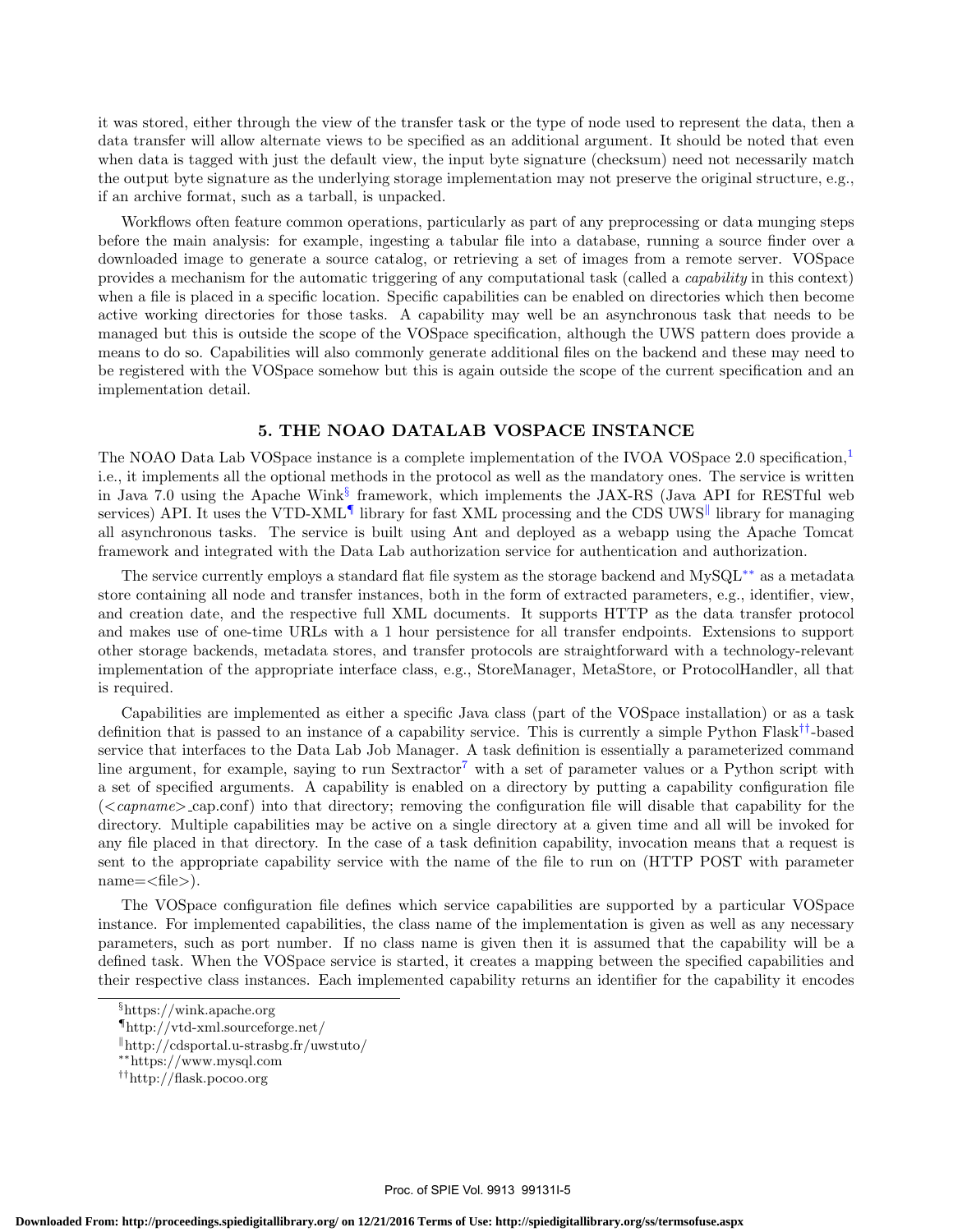ivo://datalab.noao.edu/vospace/capabilities#<capName> which is used in the mapping. Defined tasks map to the capability service.

To ensure that any changes to the code base have minimal impact on the expected functionality of the service, there is a comprehensive test framework written in Python. This is run after each fresh check -in of code to the Data Lab GitLab repository (an internally hosted web-based Git repository manager), which is typically after a new feature has been added or an identified issue has been addressed – these are tracked with the issue tracking facility within GitLab. The test framework shares common code with Python client software for VOSpace that is part of several tools, such as the datalab command line client and the storage manager interface.



Figure 2. This shows the architecture of the virtual storage service packaged as a Docker container for easy distribution.

In addition to the main Java implementation, there is also a Python one. This is again a complete implementation of the VOSpace 2.0 specification but now written in Python 2.7. It is built around the CherryPy<sup>††</sup> web framework and makes use of an in-house UWS library for management of asynchronous services. MySQL is still used as the metastore but the code is easily extensible to support other databases. The Python implementation is ideally suited for distribution since the language easily supports an embedded web server and database (e.g., SQLite), making the entire service self-contained. Data Lab makes use of the Docker<sup>∗</sup> container system to build self-contained application containers that will execute on the compute servers via the Job Manager service. This container mechanism allows VOSpace and its supporting software to be packaged (see Fig. 2) in a way that isolates it from the underlying system, which reduces the installation process for the user to just that of enabling Docker on their machine (which is trivial for both Linux and Mac systems), optionally modifying a local configuration file and then simply executing the container to run the service.

## 6. STORAGE MANAGER SERVICE

VOSpace is a transactional REST API involving the orchestrated exchange of XML documents which can be quite overwhelming for a scientist end user. There are also a number of Data Lab operations involving the VOSpace service but that are beyond the scope of its functionality, e.g., interfacing with a user's private database space or coordinating the transfer process of data to/from another VOSpace. The storage manager service provides the simpler-to-use higher level interface to perform such tasks. The basic mapping between the VOSpace API and the storage manager API is shown in Table 1.

The storage manager service is implemented as a basic Flask-based app in Python 2.7. It verifies all HTTP requests with the Data Lab authentication service (via a security token in the message header) so that only allowed users have access to data control operations. VOSpace operations are designed to be fairly atomic but the corresponding service manager methods are more polymorphic; for example, the cp method acts as both a client to the VOSpace copyNode method and the data transfer methods, depending on what the relative locations of the cp method's source and target arguments are. The use of such a service API as the main interface point to Data Lab storage is a more flexible approach since it is easily extensible to incorporate additional features addressing new identified requirements.

<sup>‡‡</sup>http://www.cherrypy.org

<sup>∗</sup>http://www.docker.org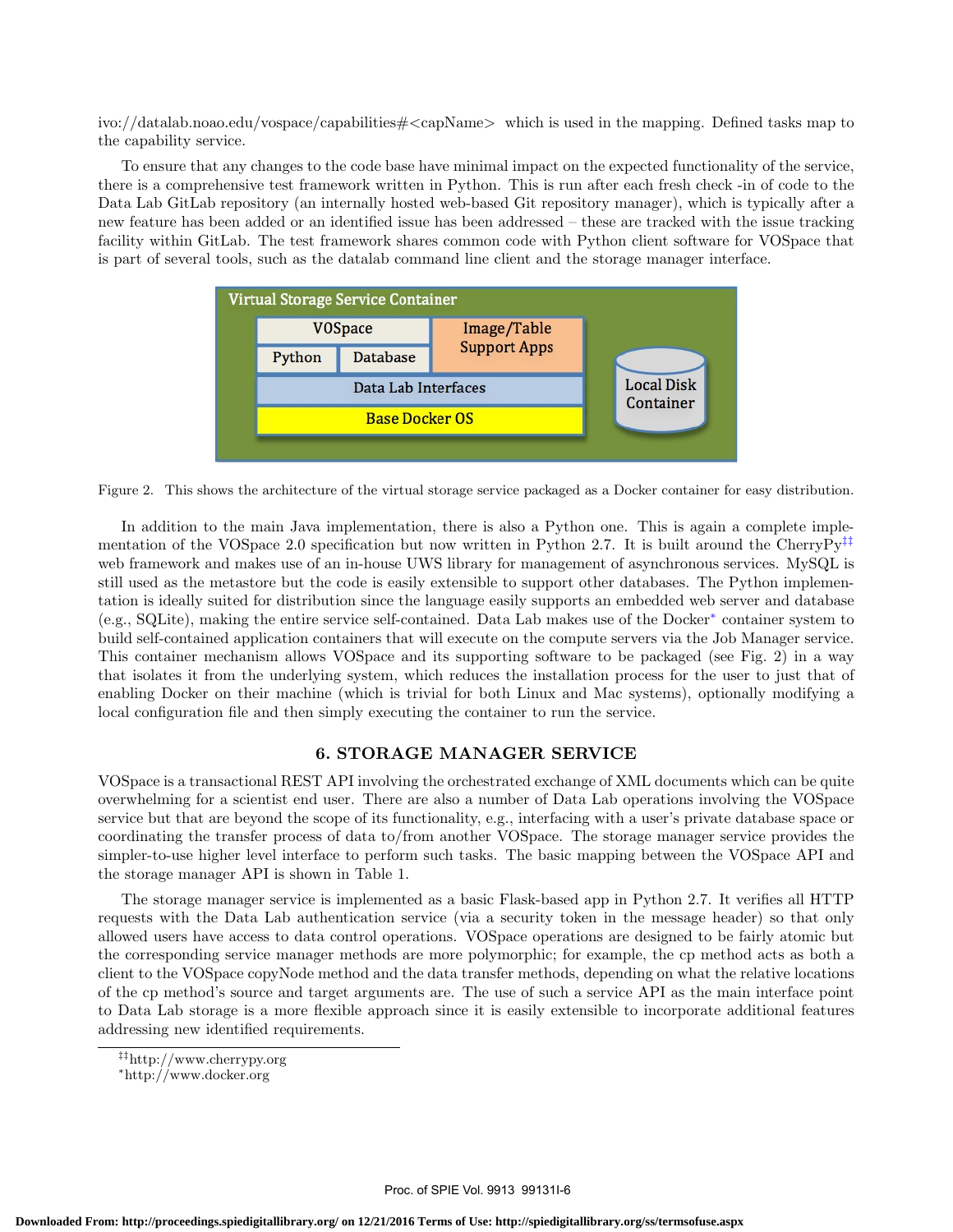## 7. LOCALIZED WORKSPACES

Ideally, a user would like to interact with their remote storage as though it were a part of the local file system. This is a common operating mode for cloud storage file systems, such as Dropbox<sup>\*</sup> and Google Drive<sup>†</sup>: the client works with files and directories in a local cache which is kept synchronized with the cloud store via a proprietary tool and protocol as long as the client is on-line. The Data Lab supports two different mechanisms to provide this same type of functionality. The containerized Python VOSpace implementation can be run as a local storage system with a localized version of the storage manager service enabling easy access. A synchronization feature can be added to this to update the user's remote virtual storage at user-specified instants with the local content. This places control of the state of the two spaces squarely with the user.

A more transparent mechanism is provided by enabling access to the remote VOSpace via FUSE<sup>‡</sup> (file system in Userspace). A FUSE file system is an operating system mechanism that allows a non-privileged user to mount a data source as a standard Unix file system. In this case, the FUSE client will access the virtual storage using the standard VOSpace protocols but to the user and any applications they run, it will appear as though it is a normal Unix file system, accessible via the usual means. The FUSE client is also responsible for authenticating itself to the service using the Data Lab authentication service. The Data Lab employs a modified version of the CADC FUSE client<sup>§</sup> to support this mode of access to its VOSpace installation. It should be noted that this makes use of a local file system cache for better performance.

## 8. PROOF OF CONCEPT: THE SARAH DEMO

# Script to run the Sarah demo 2 <sup>3</sup> datalab login -- user =sarah -- mount =/tmp /vospace 4 5 mkdir /tmp/vospace/ltg<br>6 mkdir /tmp/vospace/db mkdir /tmp/vospace/dbs 7 mkdir /tmp/vospace/img 8 9 datalab addcapability --dir= vos://dbs --cap=tableingester --fmt= votable, fits, csv<br>10 datalab addcapability --dir= vos://img --cap=downloader datalab addcapability --dir=vos://img --cap=downloader 1112 datalab query -- uri =ivo:/ /CDS.VizieR /J /MNRAS /406 /382 /catalog -- out = vos: / /dbs /sample.vot 1314 datalab query --ofmt=csv --out=vos://ltg/ltg.csv \<br>15  $-$ -adgl="select\_raj2000,dej2000 from mydb --adgl="select \_raj2000,dej2000 from mydb://sample.vot where ETG=6" 1617 datalab siaquery --input=vos://ltg/ltg.csv --out=vos://img/img.vot 1519 ... /tmp/vospace/sarah/img

Figure 3. This script for the Sarah demo.

To demonstrate the capabilities of the Data Lab's virtual storage system and the benefits of a colocalized approach to data and computing, a toy scenario was constructed (see Fig. 3). Sarah, an astronomer, is interested in late-type galaxies (LTGs) and is wondering whether DECam-reduced images in Y1 Dark Energy Survey (DES) release have sufficient resolution and depth to be of scientific use to her. She decides to perform an exploratory analysis on a sample of known LTGs in the SDSS Stripe 82 field. This will inform her whether it is worth carrying out a more detailed study using the entire DES release.

First (line 3), Sarah logins into the Data Lab and mounts her virtual storage on her local machine via the FUSE layer functionality. She (lines 5-7) creates working directories in the space: one as a workspace  $(\lambda t g)$ , one to hold tables  $(\overline{dbs})$  and one to hold images  $(\overline{b})$ . She enables (lines 9-10) capabilities on two of the directories: one *(tableingester)* to automatically ingest any tabular file placed in one into her personal Data Lab

<sup>∗</sup>https://www.dropbox.com

<sup>†</sup>https://www.google.com/drive

<sup>‡</sup>http://fuse.sourceforge.net

<sup>§</sup>https://github.com/canfar/vos